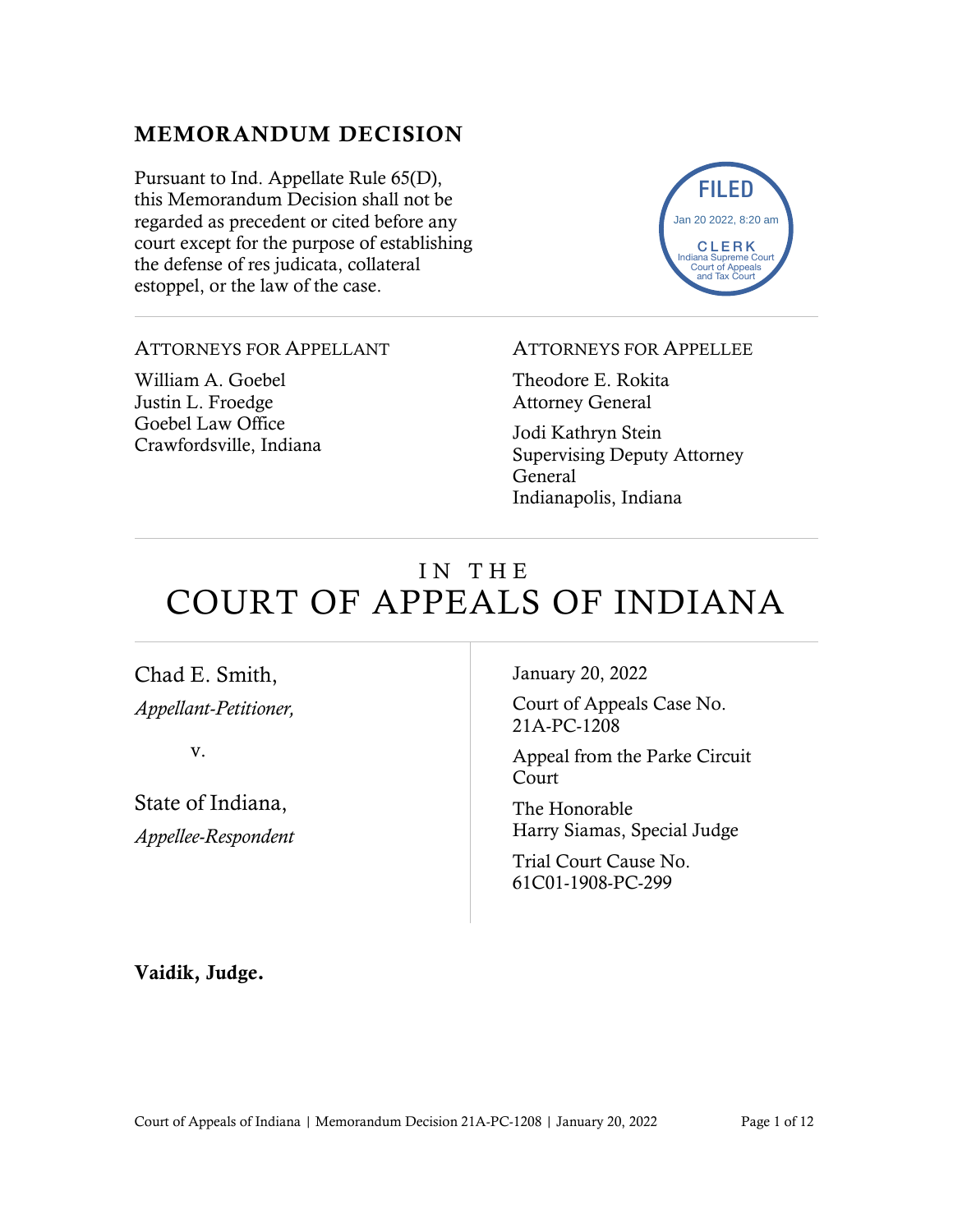## Case Summary

[1] Chad E. Smith appeals the denial of his petition for post-conviction relief, arguing he received ineffective assistance of counsel and his guilty plea was not knowing, intelligent, and voluntary. Because Smith did not receive ineffective assistance and his claim regarding his guilty plea is barred by res judicata, we affirm.

## Facts and Procedural History

- [2] On June 19, 2018, Sondra Knight, Smith's ex-girlfriend, called the Parke County Sheriff's Office and alleged she and Smith were at her home that evening when Smith became aggressive—grabbing her by the hair, placing his hands over her mouth and nose, and using a nearby pair of sweatpants to strangle her. Smith then forced Knight out of her home and into his car. Smith drove to his home, and when they arrived, Smith left Knight in the running car while he went to open his garage door. He returned and forced her from the car into his house, where he boarded up the doors, tied her up, and threatened to kill her. Knight stated she was able to escape Smith's home after he fell asleep. After speaking with Knight, deputies went to Smith's home and arrested him.
- [3] The State charged Smith with Level 5 felony kidnapping (for "remov[ing] Sondra Knight by force and by using a vehicle from [her home]"), Level 5 felony criminal confinement (for "confin[ing] Sondra Knight at [Smith's home]"), and Level 6 felony strangulation. *Amended Information*, No. 61C01-

Court of Appeals of Indiana | Memorandum Decision 21A-PC-1208 | January 20, 2022 Page 2 of 12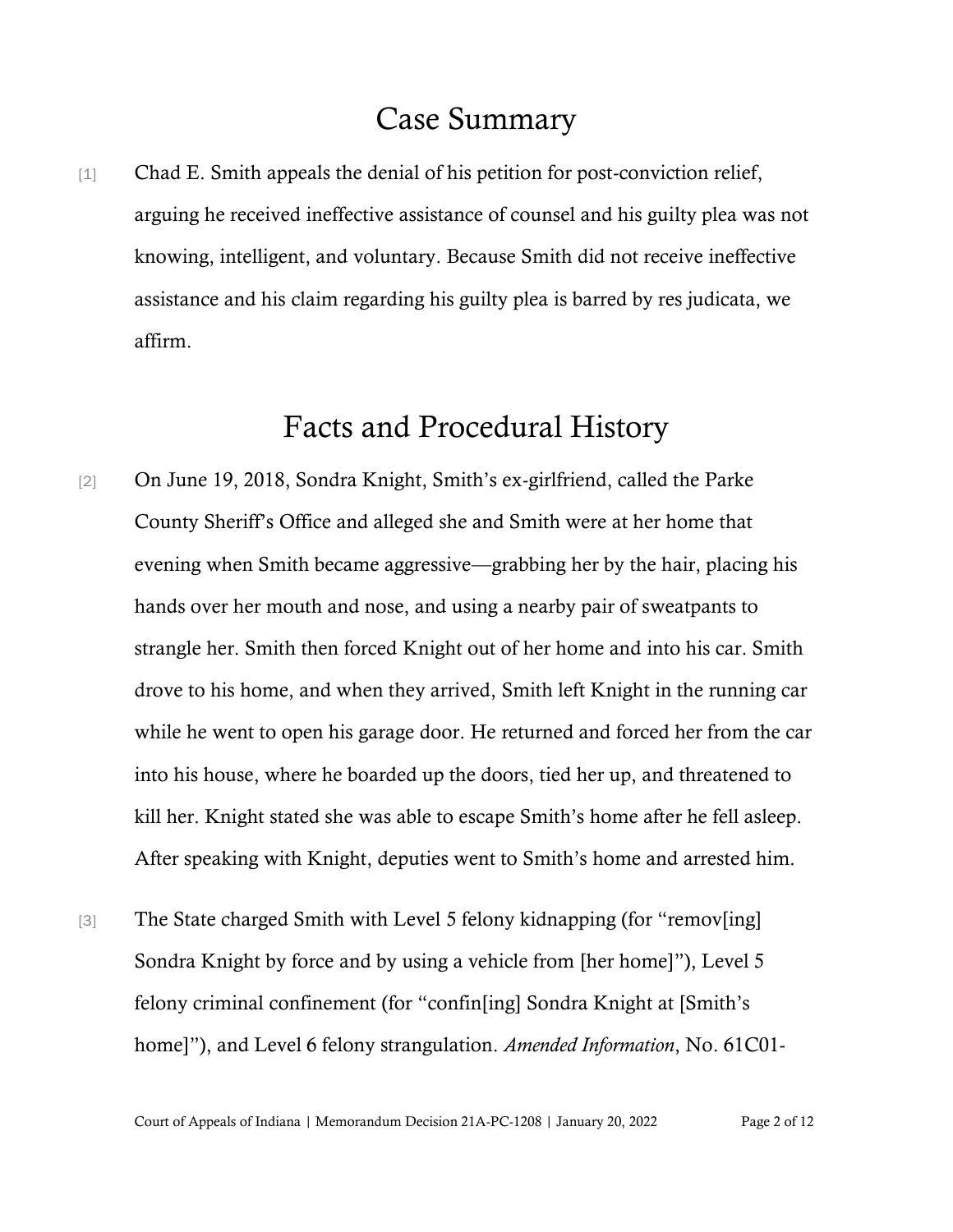$1806-F5-191$  (June 25, 2018).<sup>1</sup> The court also issued a no-contact order barring Smith from making any contact with Knight. The following month, after Smith telephoned Knight from jail, the State charged Smith with Class A misdemeanor invasion of privacy. The trial court set a September 26 deadline for plea agreements, and none was entered before that deadline.

[4] Smith's jury trial was scheduled for October 9. That morning, Smith's trial counsel and the State engaged in "back and forth" plea negotiations. Tr. Vol. II p. 22. Trial counsel informed Smith that his maximum potential sentence was between fourteen and sixteen years, a total that assumes Smith could be convicted of, and sentenced consecutively for, all crimes charged.<sup>2</sup> Because the trial court would not accept a written plea agreement since the deadline had passed, Smith agreed to plead guilty to Level 5 felony criminal confinement, Level 6 felony strangulation, and Class A misdemeanor invasion of privacy in exchange for the State dropping Level 5 felony kidnapping. Before accepting Smith's guilty plea, the trial court stated Smith would be "plead[ing] guilty openly" and advised him as to the rights he was waiving by pleading guilty, as well as listing the crimes to which he was pleading guilty and the potential

 $1$  Smith failed to provide the charging information for our review. We therefore cite to the documents found in the Odyssey Case Management System.

 $2^2$  Smith was charged with two Level 5 felonies, a Level 6 felony, and a Class A misdemeanor. The maximum sentence for a Level 5 felony is six years, the maximum sentence for a Level 6 felony is two-and-a-half years, and the maximum sentence for a Class A misdemeanor is one year. Ind. Code §§ 35-50-2-6, 35-50-2-7, 35-50- 3-2.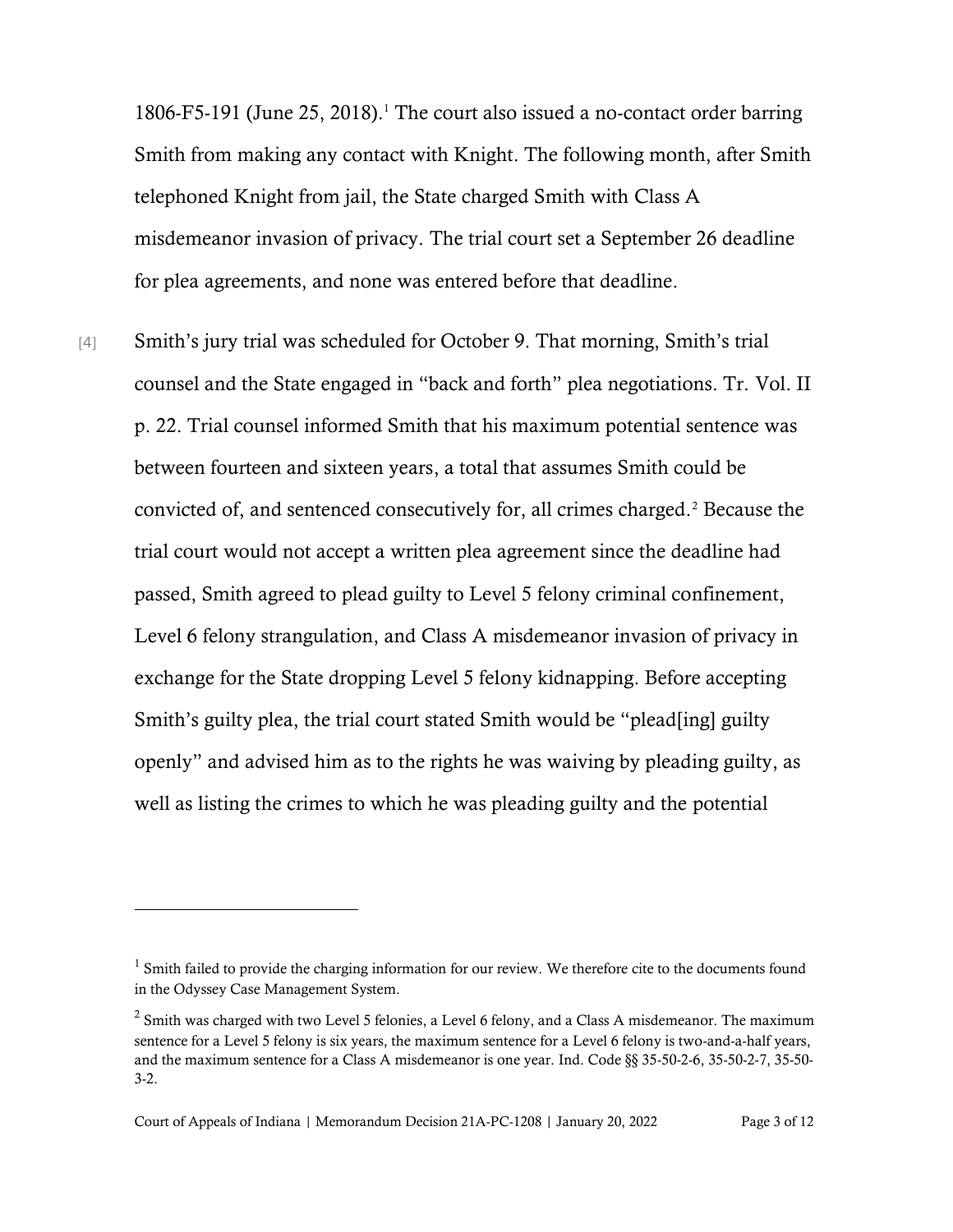sentences that could be imposed. Ex. p. 96. Smith indicated he understood and pled guilty. The State then moved to dismiss the kidnapping charge.

- [5] Two months later, on the morning of his sentencing hearing, Smith filed a motion to withdraw his guilty plea, arguing his plea was not knowing, intelligent, and voluntary because he did not understand its terms. Specifically, Smith argued he did not realize he had entered an open plea and had been told he would receive "three years suspended" for the Level 5 felony criminalconfinement charge. *Id.* at 108. The trial court denied Smith's motion and sentenced him to an aggregate sentence of eight-and-a-half years.
- [6] In 2019, Smith filed his direct appeal, arguing the trial court erred in denying his motion to withdraw his guilty plea and that his sentence is inappropriate. We affirmed, finding the sentence is not inappropriate and that the court did not err in denying his motion to withdraw his guilty plea because there was "no indication that Smith did not offer his plea freely and knowingly." *Smith v. State*, No. 19A-CR-68, 2019 WL 2128232, \*2 (Ind. Ct. App. May 16, 2019), *trans. denied.*
- [7] Smith then filed a petition for post-conviction relief, asserting a variety of claims. A hearing on the petition was held in April 2021. Smith testified that he agreed to plead open to Level 6 felony strangulation but was told he would only receive three years, suspended, for Level 5 felony criminal confinement. He stated trial counsel told him that he would receive a written version of the agreement after the plea hearing, but he never did, and that he was receiving a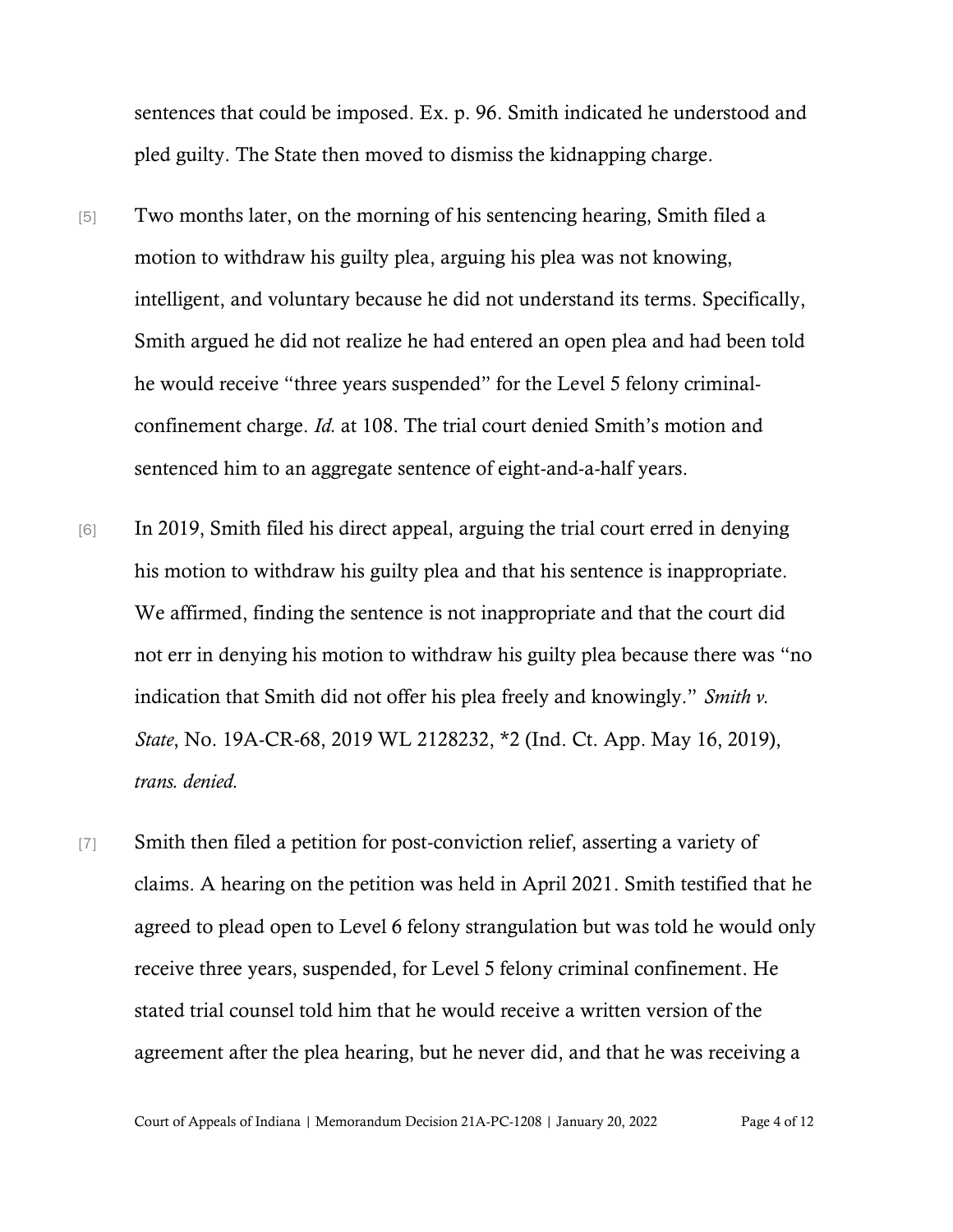benefit from pleading because the State would dismiss the kidnapping charge. Smith also testified that when he read in the newspaper that he had pled "open," he contacted trial counsel to withdraw his plea because he did not believe he pled open, although he confirmed he understood "what pleading open means." Tr. Vol. II p. 46. Trial counsel testified and confirmed he would have explained to Smith that by pleading open "the whole range of punishments is available for the judge to impose." *Id.* at 23. Both the prosecuting attorney and trial counsel testified that no specific sentence could be agreed to because the deadline for written plea agreements had passed, so any plea "would have to be solely open to the court." *Id.* at 49. Finally, trial counsel testified he believed Smith received a benefit from the plea because the State dismissed the kidnapping charge.

[8] After the hearing, both parties filed memorandums. In his memorandum, Smith argued in part that trial counsel was ineffective for failing to ensure he received a written plea agreement and for misadvising him of his penal consequences, and that the trial court erred in not granting his motion to withdraw his guilty plea. The post-conviction court denied Smith's petition, finding in part that Smith had failed to prove trial counsel was ineffective and his claim that he was to receive a specific sentence in exchange for his plea was not "credible." Appellant's App. Vol. II p. 18.

[9] Smith now appeals.

Court of Appeals of Indiana | Memorandum Decision 21A-PC-1208 | January 20, 2022 Page 5 of 12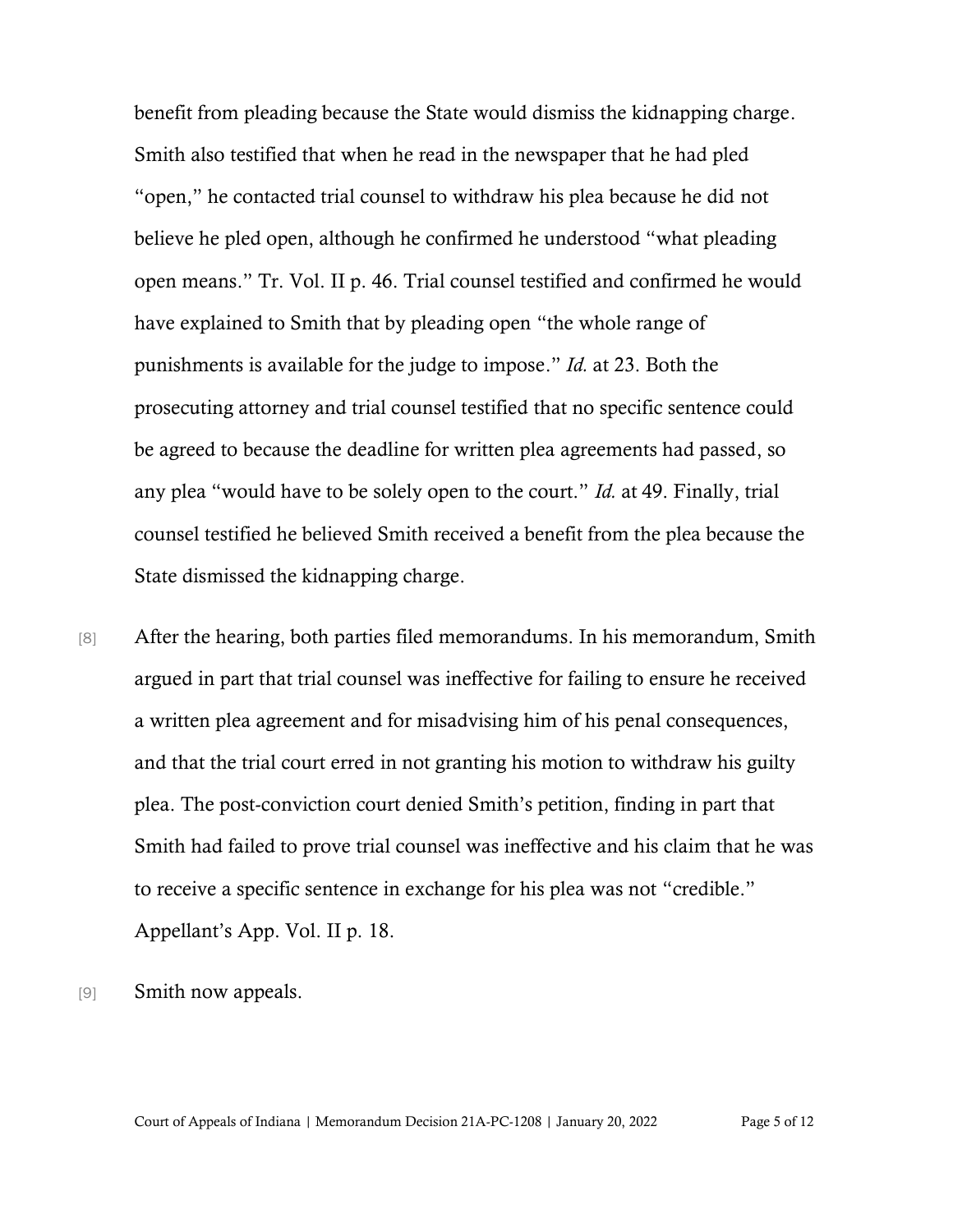## Discussion and Decision

[10] The petitioner in a post-conviction proceeding bears the burden of proving the grounds for relief by a preponderance of the evidence. *Henley v. State*, 881 N.E.2d 639, 643 (Ind. 2008). Smith is appealing a negative judgment; therefore, he must show that the evidence as a whole leads unerringly and unmistakably to a conclusion opposite that reached by the post-conviction court. *Id*. at 643- 44. "Although we do not defer to the [post-conviction] court's legal conclusions, a post-conviction court's findings and judgment will be reversed only upon a showing of clear error—that which leaves us with a definite and firm conviction that a mistake has been made." *State v. Damron*, 915 N.E.2d 189, 191 (Ind. Ct. App. 2009), *reh'g denied, trans. denied*.

## I. Ineffective Assistance of Counsel

[11] Smith first asserts the post-conviction court erred in finding his trial counsel was not ineffective. When evaluating a defendant's ineffective-assistance-of-counsel claim, we apply the well-established, two-part test articulated in *Strickland v. Washington*, 466 U.S. 668 (1984). *Humphrey v. State*, 73 N.E.3d 677, 682 (Ind. 2017). The defendant must prove: (1) counsel rendered deficient performance, meaning counsel's representation fell below an objective standard of reasonableness as gauged by prevailing professional norms and (2) counsel's deficient performance prejudiced the defendant. *Id.* "The *Strickland* standard is not limited to the trial or appellate phases in criminal proceedings, but also applies when defendants allege ineffective assistance during the guilty plea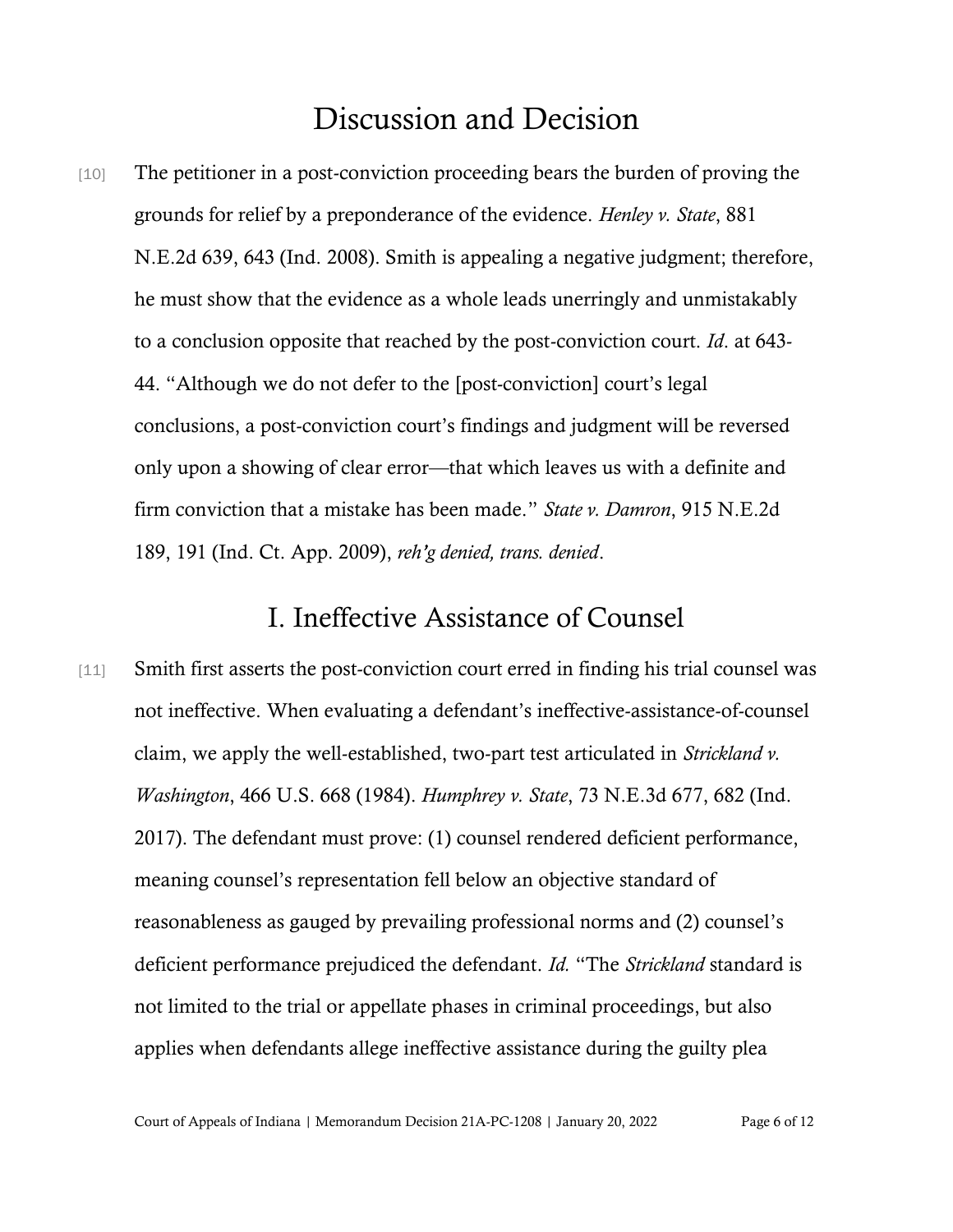phase." *Bobadilla v. State*, 117 N.E.3d 1272, 1280 (Ind. 2019). In the context of a guilty plea, a defendant shows prejudice by demonstrating there is a "reasonable probability that, but for counsel's errors, he would not have pleaded guilty and would have insisted on going to trial." *Id.* 

### A. Lack of Written Plea

- [12] Smith first argues "the plea in this matter should have been reduced to writing pursuant to Indiana Law and a failure to do so . . . constituted ineffective assistance on behalf of his trial counsel." Appellant's Br. p. 8. The postconviction court found trial counsel was not deficient in failing to secure a written plea agreement, but that even if this were deficient performance, Smith was not prejudiced. We need not decide deficiency because we agree Smith has failed to show prejudice.
- [13] Smith alleges he was prejudiced by the lack of written plea agreement because it led to his "confusion as to [the] terms and conditions of any agreement" and that he was "relying on recommendations and a specific agreement from the State as to his sentence and but for those recommendations [he] would not have pled guilty to the charges at issue in this matter." *Id.* at 10, 11.
- [14] We agree with the post-conviction court that Smith's claim is not "credible," as the record indicates there was no agreement involving sentencing and that Smith understood this. Before Smith pled guilty, the trial court informed him of the crimes he was pleading to and went over the potential sentence that could be imposed, and Smith stated he understood. As we stated on direct appeal, this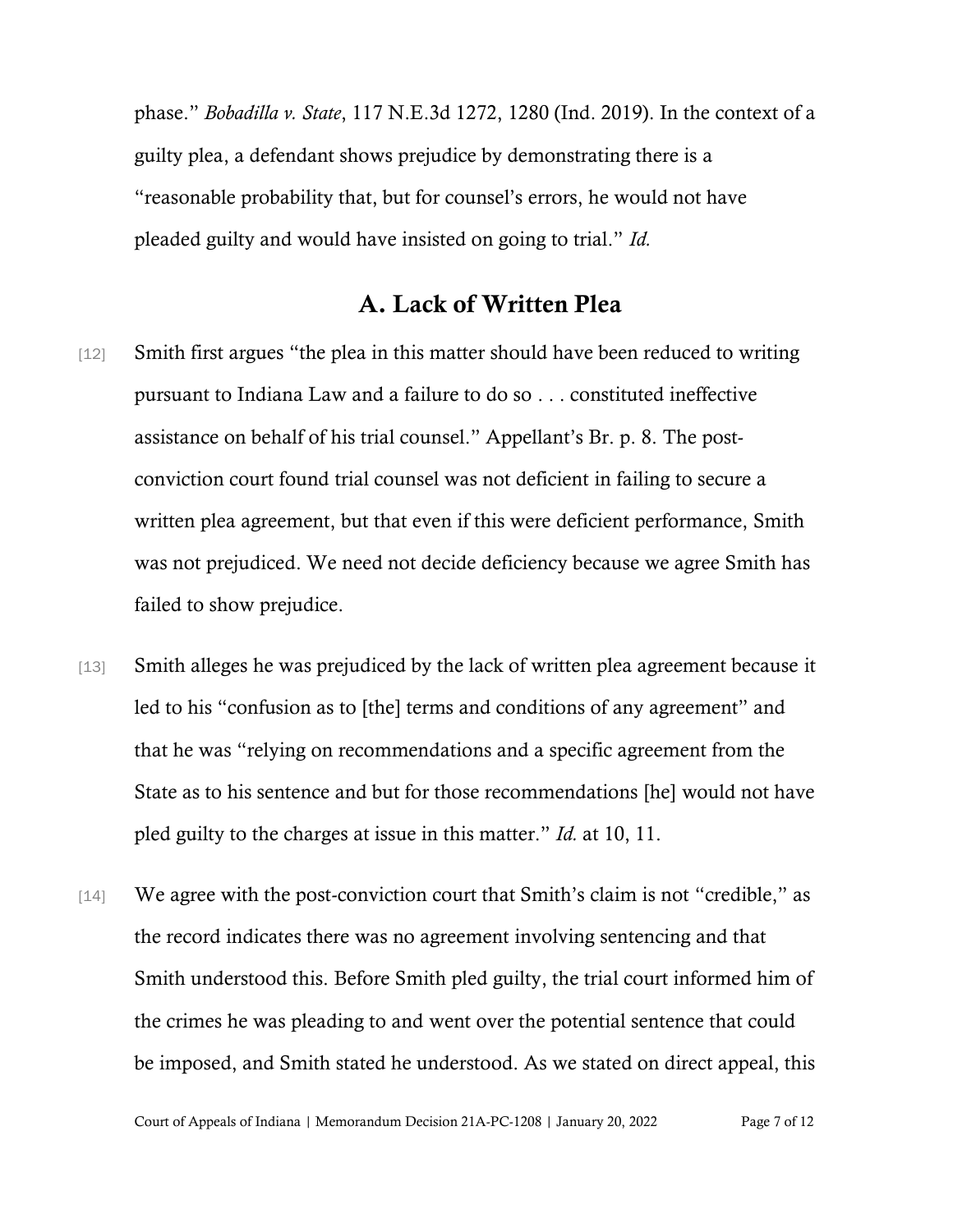"undermines any argument that he lacked knowledge of the sentence he would receive or that he was unaware of the crimes to which he was pleading guilty." *Smith*, 2019 WL 2128232 at \*2. Most notably, the trial court stated Smith would be "plead[ing] guilty openly." Trial counsel testified he would have explained to Smith what an open plea meant, and Smith confirmed he knew what an open plea was. Further, both trial counsel and the prosecutor testified that any sentence recommendation was not on the table during their negotiations because the time for submitting plea agreements had passed. As such, the record contradicts Smith's self-serving testimony that the terms of the agreement were not clear to him.

[15] Smith has not shown the lack of written plea agreement in his case prejudiced him as required to establish ineffective assistance of counsel.

#### B.Advisement of Penal Consequences

[16] Smith next claims his trial counsel was deficient in advising him of his penal consequences. Trial counsel advised Smith he faced fourteen to sixteen years if he went to trial, a figure that assumes Smith could be convicted of, and sentenced consecutively for, Level 5 felony criminal confinement, Level 5 felony kidnapping, Level 6 felony strangulation, and Class A misdemeanor invasion of privacy. Smith contends that the maximum he faced was actually nine-and-a-half years, because under *Richardson v. State*, 717 N.E.2d 32 (Ind. 1999), he could not have been convicted of both Level 5 felonies.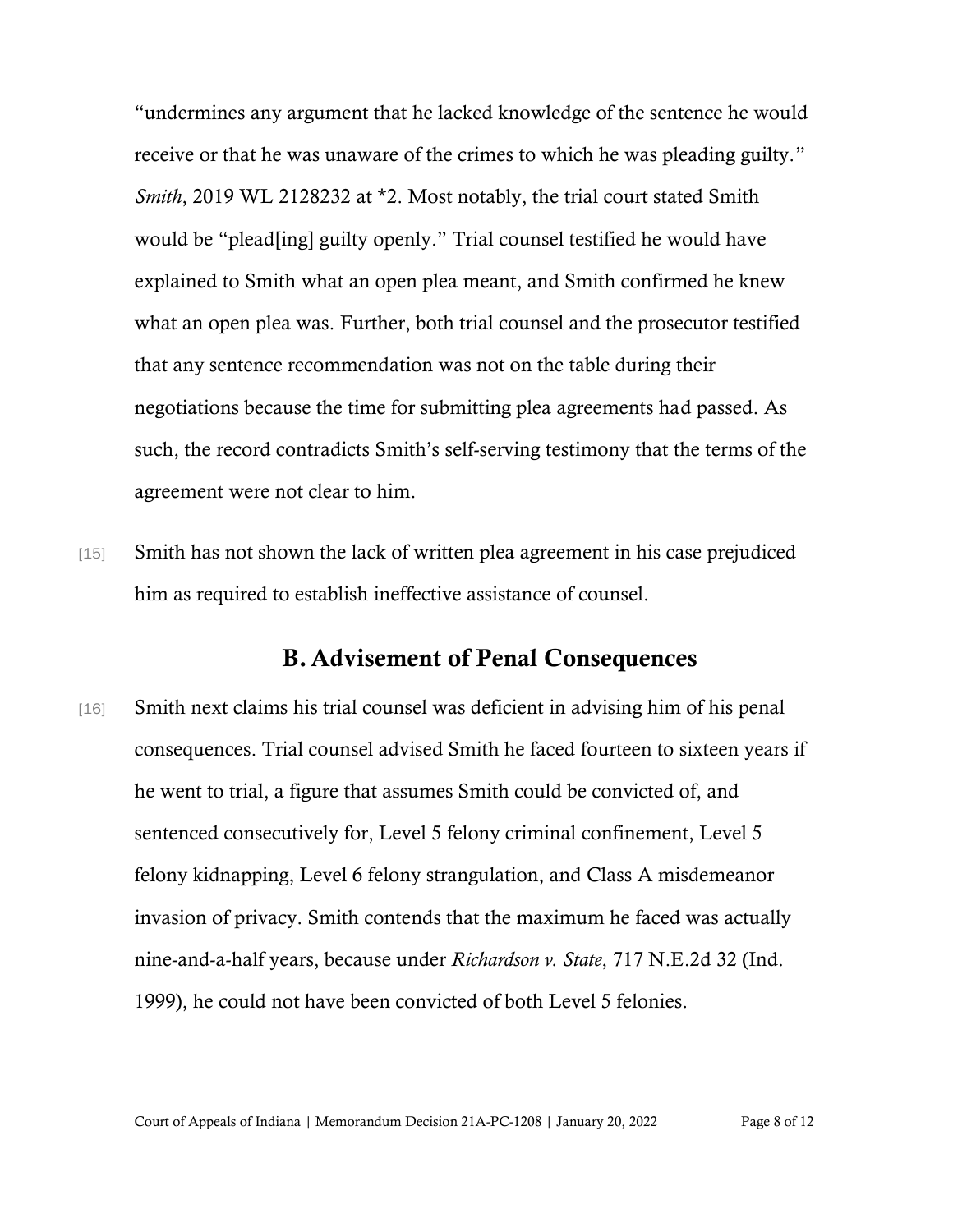- [17] Specifically, Smith argues that under *Richardson* his convictions for both kidnapping and criminal confinement would have violated double jeopardy.<sup>3</sup> In *Richardson*, our Supreme Court held that "two or more offenses are the 'same offense' in violation of Article I, Section 14 of the Indiana Constitution, if, with respect to either the statutory elements of the challenged crimes or the actual evidence used to convict, the essential elements of one challenged offense also establish the essential elements of another challenged offense." *Richardson*, 717 N.E.2d at 49.
- [18] Smith argues the convictions would violate *Richardson* because "the evidence in support of both the criminal confinement charges and the kidnap[p]ing charges are essentially identical." Appellant's Br. p. 12. Under the *Richardson* actualevidence test, the evidence presented at trial is examined to determine whether each challenged offense was established by separate and distinct facts. *Lee v. State*, 892 N.E.2d 1231, 1234 (Ind. 2008). To show that two challenged offenses constitute the "same offense" in a claim of double jeopardy, a defendant must demonstrate a reasonable possibility that the evidentiary facts used by the fact finder to establish the essential elements of one offense may also have been used

 $3$  Smith also argues his convictions for kidnapping and criminal confinement would have constituted double jeopardy under *Wadle v. State*, 151 N.E.3d 227 (Ind. 2020). In *Wadle*, decided two years after Smith's plea, our Supreme Court set forth a new test for substantive double-jeopardy claims. *Id.* at 253. It is unclear whether *Wadle* applies retroactively. Nonetheless, it is not the appropriate framework here, as we are analyzing not whether Smith's convictions constituted double jeopardy, but whether his attorney was deficient in not advising him of the application of double jeopardy to his case. And there's no question that trial counsel would not have been deficient in failing to anticipate the complete overhaul of double-jeopardy jurisprudence in Indiana. *See Walker v. State*, 843 N.E.2d 50, 60 (Ind. Ct. App. 2006) (noting counsel cannot be held ineffective for failing to anticipate a change in the existing law).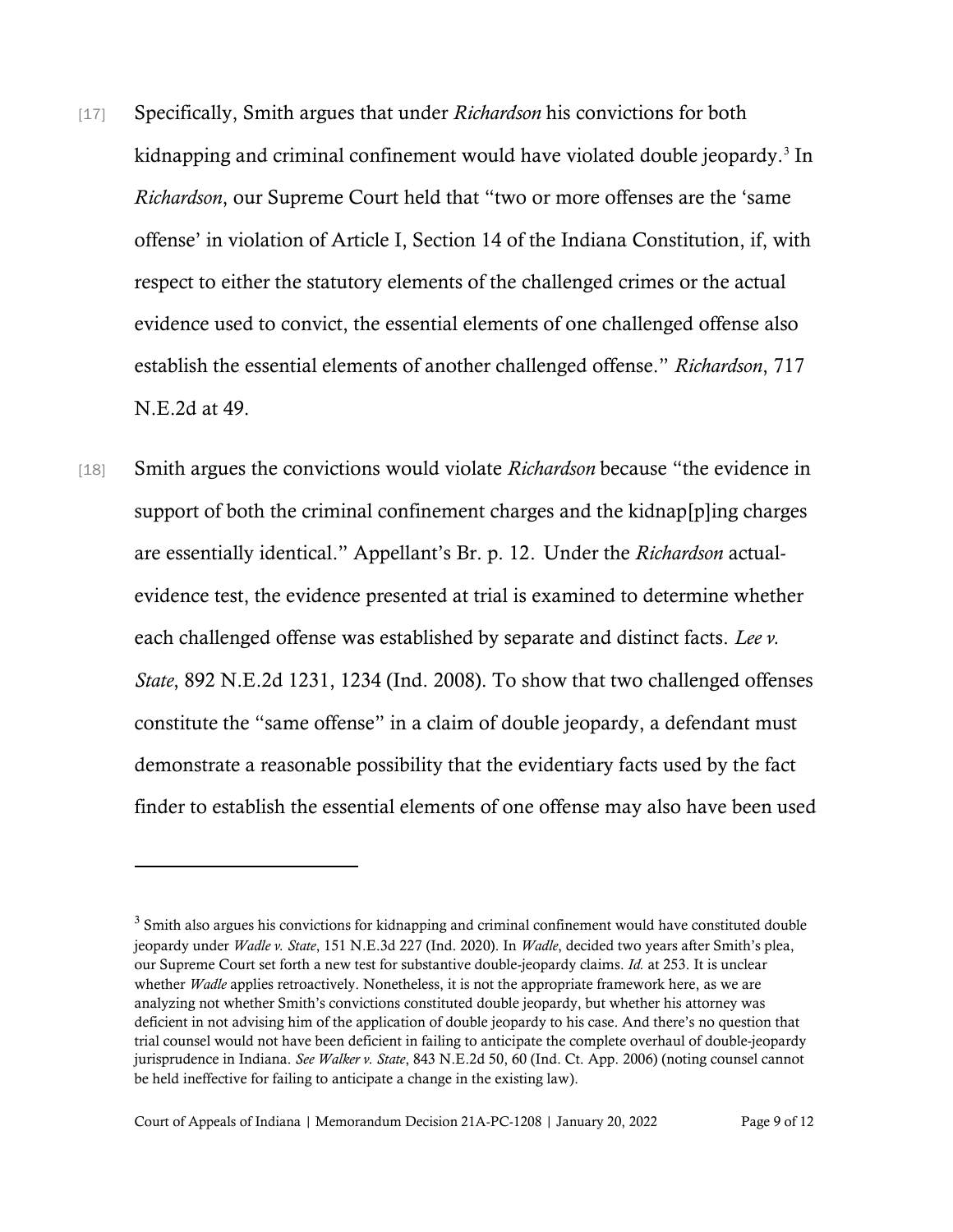to establish the essential elements of a second challenged offense. *Id.* In determining the facts used by the fact finder to establish the elements of each offense, it is appropriate to consider the charging information, jury instructions, and arguments of counsel. *Id.*; *Spivey v. State*, 761 N.E.2d 831, 832 (Ind. 2002).

- [19] Here, we must base our determination on the limited information about the crime in the record—mainly the charging information and arguments of counsel at sentencing—as there was no fact finding due to Smith's guilty plea. According to the charging information, the kidnapping conviction was based on Smith's actions at Knight's home. The victim testified Smith attacked her at her home, strangled her, and forcibly removed her from her home and took her to his car. Next, the charging information indicates the confinement conviction was based on what happened later that night at Smith's home. The victim testified that after Smith took her from her home, he drove her around, left her in the running car for a period of time, returned, and forced her into his home, where he tied her up.
- [20] Given these circumstances, had the case gone to trial, it appears the State could have presented the case in a way that distinguished Smith's actions and set forth independent evidence for each conviction. *See Bruce v. State*, 749 N.E.2d 587, 590 (Ind. Ct. App. 2001) (finding no double-jeopardy violation, even where "multiple offenses [were] committed as part of a protracted criminal episode" because "the case was prosecuted, and even defended, in such a manner so that the jury could not have reasonably used the same evidence to convict Bruce of both attempted aggravated battery and confinement"), *trans. denied*. As the

Court of Appeals of Indiana | Memorandum Decision 21A-PC-1208 | January 20, 2022 Page 10 of 12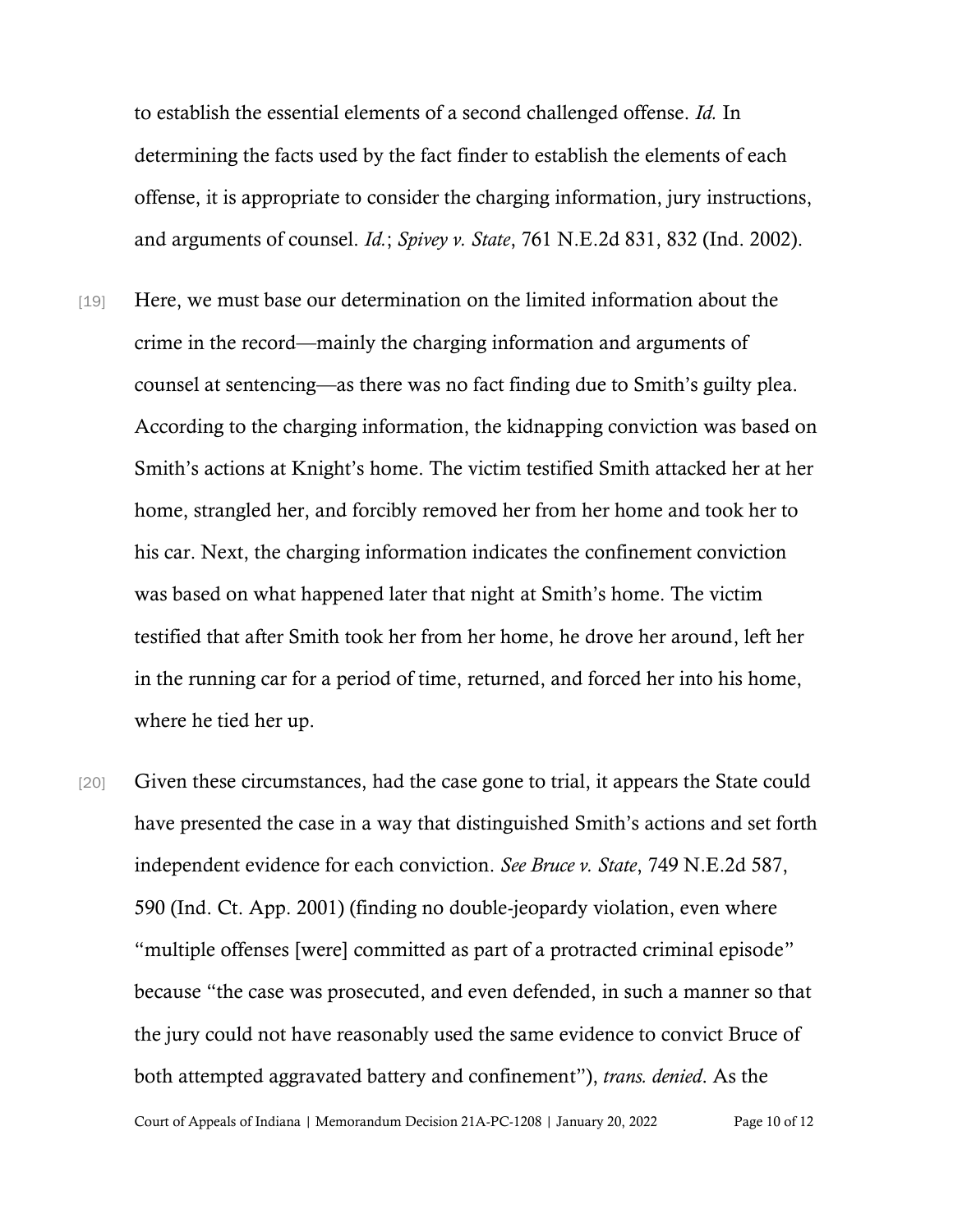record indicates Smith's convictions for kidnapping and criminal confinement would not necessarily fail the *Richardson* actual-evidence test, Smith has not shown his counsel was ineffective in advising him of his penal consequences. 4

[21] In both ineffective-assistance-of-counsel claims, Smith has failed to demonstrate the evidence as a whole leads unerringly and unmistakably to a conclusion opposite that reached by the post-conviction court.

## II. Due Process

[22] Finally, Smith contends the cumulative effect of errors in both the trial and appellate proceedings was such that it violated the Due Process Clause of the Fourteenth Amendment to the United States Constitution and the Due Course of Law provision of Article 1, Section 12 of the Indiana Constitution. He cites *Collins v. State*, 321 N.E.2d 868, 874 (Ind. Ct. App. 1975), where this Court held that although none of the issues the defendant raised by themselves amounted to reversible error, "the total context of circumstances present, by the

 $4$  Smith also argues his convictions should be vacated because his guilty plea was "not made voluntarily." Appellant's Br. p. 14. Smith acknowledges we rejected this claim in his direct appeal, and that issues litigated adversely to the defendant on direct appeal are barred by res judicata. However, Smith contends he is entitled to relief because two pieces of testimony at the post-conviction hearing—trial counsel's statement that Smith received a "benefit from the dismissal of the kidnapping charge" and Smith's own testimony that he was promised "a written version of said plea would be tendered prior to sentencing"—constitute "newly discovered evidence." *Id.* at 16. Because the information in this testimony was known to Smith at the time of the motion-to-withdraw hearing, it is not newly discovered. And even if it were, Smith uses this testimony to assert his plea was involuntary in the same way he asserts his counsel was ineffective, i.e., he did not understand the terms of the plea due to the lack of written agreement and because he was erroneously told he would benefit from the dismissal of the kidnapping charge. For the same reasons Smith is not entitled to relief on these issues in the ineffective-assistance-of-counsel context, he is not entitled to relief in the knowing, intelligent, and voluntary context.